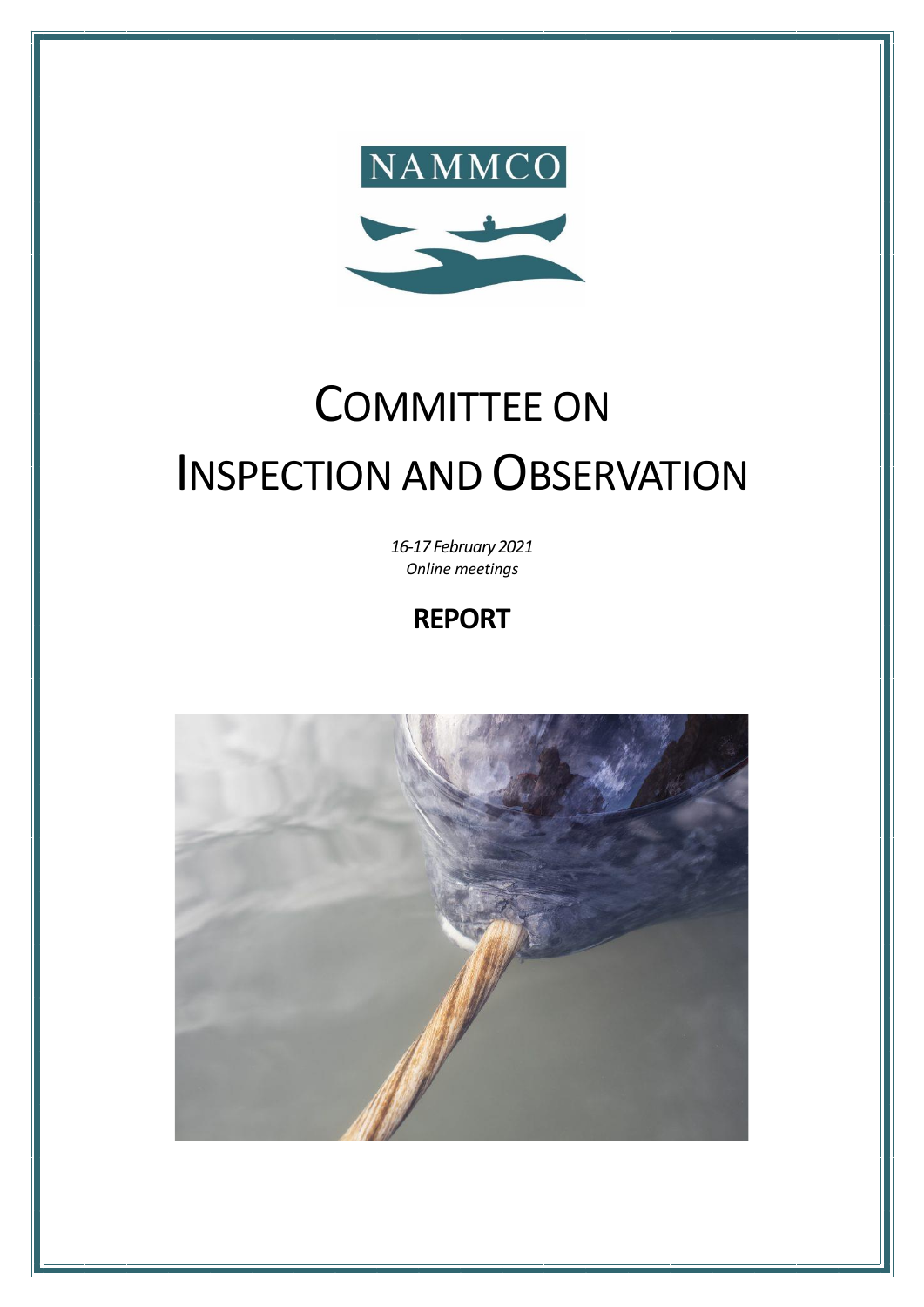NAMMCO Committee on Inspection and Observation, 16-17 February 2021

© North Atlantic Marine Mammal Commission

#### **Please cite this report as:**

NAMMCO-North Atlantic Marine Mammal Commission (2021). Report of the Committee on Inspection and Observation, February 2021, Online meeting

Available at [https://nammco.no/topics/cio\\_reports/](https://nammco.no/topics/cio_reports/)

#### **DISCLAIMER:**

The content of this report contains the view of the Committee and does not necessarily represent the views of the NAMMCO Council.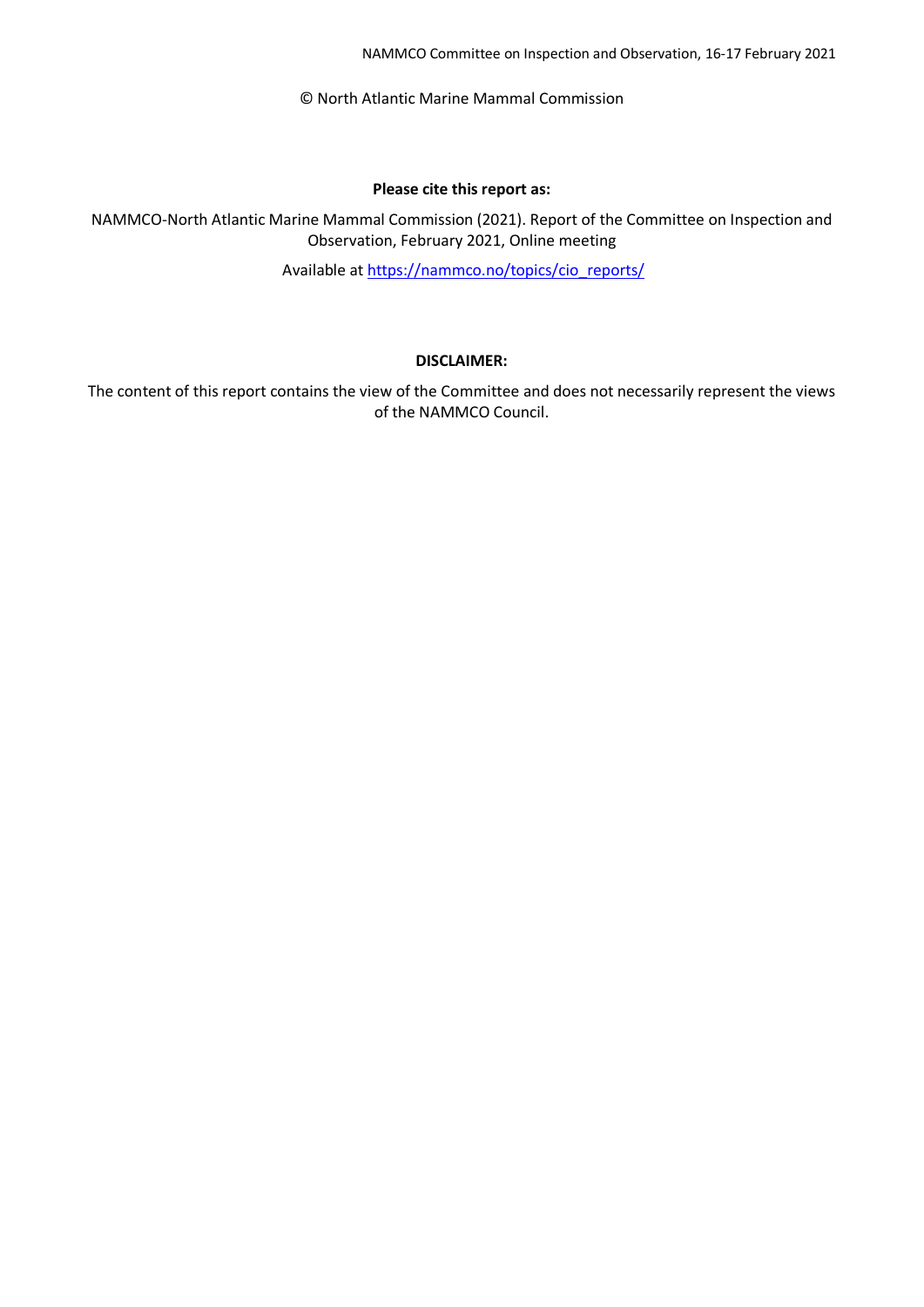## **TABLE OF CONTENTS**

| 0.  |                                                                               |  |  |  |  |  |  |
|-----|-------------------------------------------------------------------------------|--|--|--|--|--|--|
| 1.  |                                                                               |  |  |  |  |  |  |
| 2.  |                                                                               |  |  |  |  |  |  |
| 3.  |                                                                               |  |  |  |  |  |  |
| 3.1 |                                                                               |  |  |  |  |  |  |
| 3.2 |                                                                               |  |  |  |  |  |  |
| 4.  | Section A of the Provisions of the NAMMCO Inspection and Observation Scheme 6 |  |  |  |  |  |  |
| 5.  |                                                                               |  |  |  |  |  |  |
| 5.1 |                                                                               |  |  |  |  |  |  |
| 6.  |                                                                               |  |  |  |  |  |  |
| 7.  |                                                                               |  |  |  |  |  |  |
|     |                                                                               |  |  |  |  |  |  |
|     |                                                                               |  |  |  |  |  |  |
|     |                                                                               |  |  |  |  |  |  |
|     |                                                                               |  |  |  |  |  |  |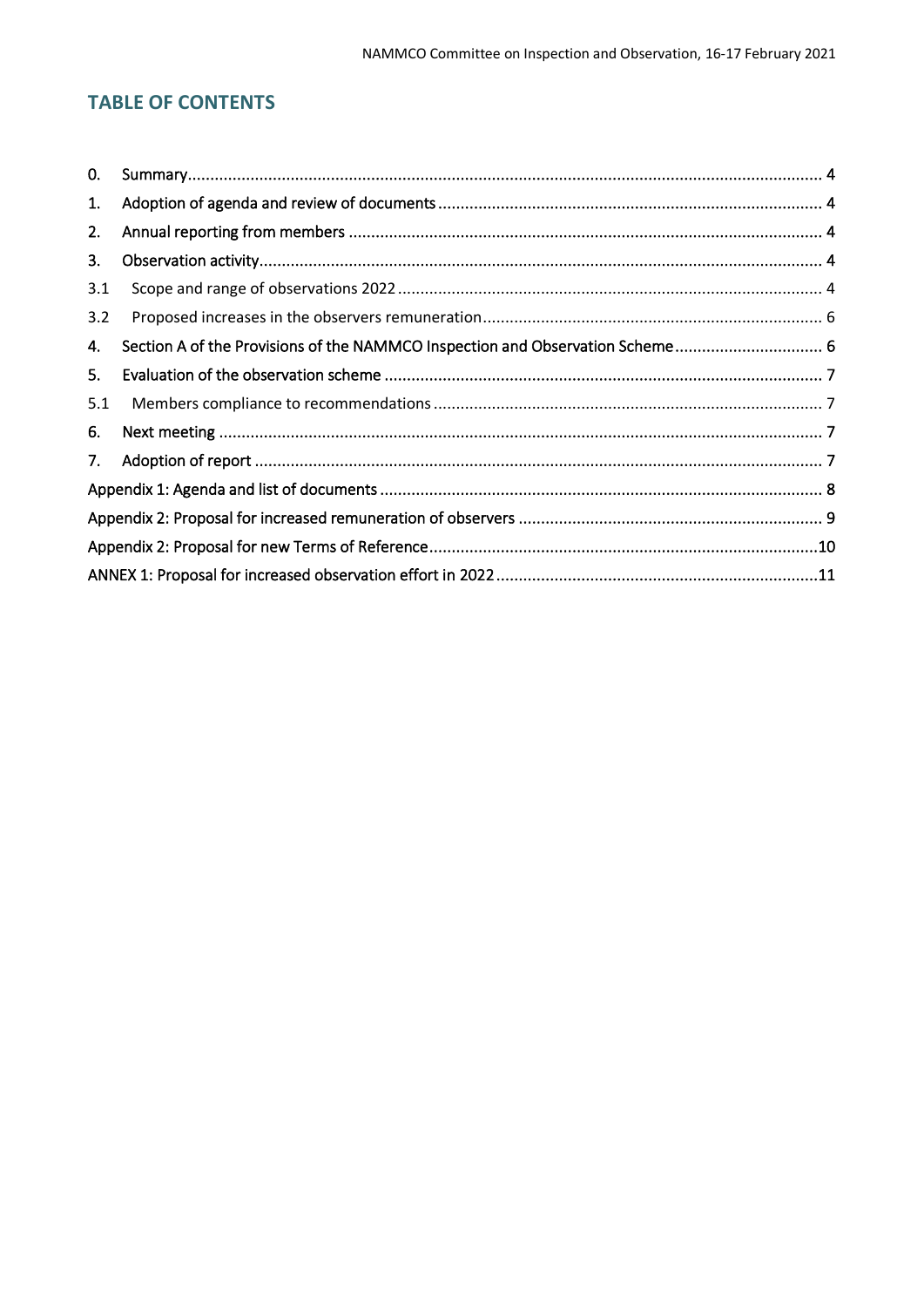## <span id="page-3-0"></span>0. **SUMMARY**

The Committee on Inspection and Observation (CIO) met online 16 and 17 February 2021.

Present were Guðni Magnús Eiríksson, Chair (Iceland), Ulla Svarrer Wang (Faroe Islands), Sofie Abelsen and Jesper Ødegaard Jakobsen (16 February), Amalie Jessen (17 February) (Greenland), Guro Gjelsvik and Hild Ynnesdal (Norway), and Charlotte Winsnes from the Secretariat.

Actions arising from the meeting:

- The Chair and the Secretary to investigate how and if statistical information could be extracted from the overview of recommendations, document NAMMCO/CHMrecommendations, in a useful / fruitful manner.
- The Secretary will clarify outstanding issues regarding the 2020 submission of data with the members concerned.

## <span id="page-3-1"></span>1. **ADOPTION OF AGENDA AND REVIEW OF DOCUMENTS**

The Chair, Guðni Magnús Eiríksson, opened the meeting for comments to the agenda. The agenda was adopted, and meeting documents reviewed. (Appendix 1)

## <span id="page-3-2"></span>2. **ANNUAL REPORTING FROM MEMBERS**

NAMMCO/Database-2020 contained the database up to an including the year 2020.

CIO reviewed the submitted data from 2020 from member countries on national control efforts. Some clarifications were needed, and it was agreed that these would be taken in dialog with the Secretariat and that the database would be updated accordingly.

The Chair noted that it might be prudent to re-evaluate the different data categories requested as some might be open for discussion with reference to usability on a general level, i.e. not applicable for all member countries.

## <span id="page-3-3"></span>3. **OBSERVATION ACTIVITY**

#### <span id="page-3-4"></span>**3.1 SCOPE AND RANGE OF OBSERVATIONS 2022**

The FAC in its meeting in October 2020 reviewed a request from the CIO to increase the observation budget for 2022 to NOK 500,000. Responding to this the FAC had asked for more clarification on the added value of increasing the budget from the previously allocated NOK 300,000.

Document NAMMCO/CIO-2021-01/02 (Annex 1) was two-folded. It included a draft prepared by the Secretariat of the rationale behind the request to increase the observation budget above the NOK 300,000 (Part 1) and the proposal for observation activities in 2022 already agreed by the CIO (Part 2).

The proposal submitted by the CIO to the FAC meeting in October 2020 argued:

- To cancel the observation activities in 2021 due to the COVID-19 situation and transfer the allocated budget of NOK 300,000 for observation activities in 2021 to2022.
- To allocate a further NOK 200,000 for observation activities in 2022, which combined with the carryover from 2021, brought the total budget available to NOK 500,000. It was argued that no observers had been active since the 2017 season, and NOK 500,000 would approximately represent the combined cost had the observation scheme been active in the 5 years 2018– 022. For information, the average annual expenditure from all active years is NOK 129,308 (1998–2007) and NOK 109,363 for the last 10 active observation seasons (2008–2017).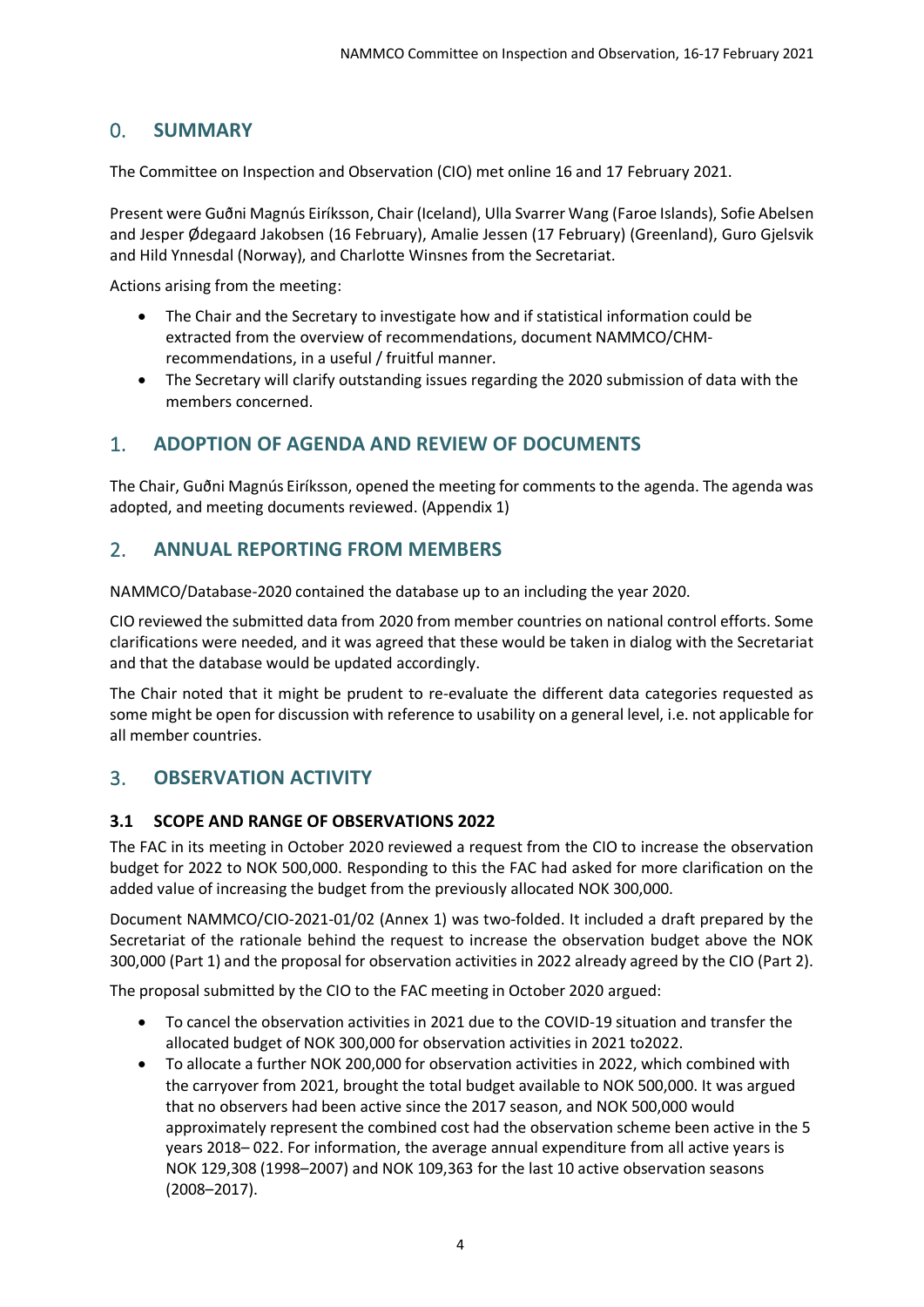• The new observation scheme approved in 2019 introduced the option of "setting aside" allocated budgets for observation activities from several years to enable an increased effort in one specific year.

To qualify why an increased budget would give added value to the Observation Scheme it is necessary to look at the purpose of the Scheme. The provisions define the purpose as collecting reliable information on all kinds of hunting activities. From this it follows that the more reliable information collected, the greater value it has for NAMMCO. Information in turn is primarily obtained through contracting observers to go to certain areas and observe certain hunts, and by the CIO reviewing national legislation.

The interesting or critical factor is observation days. A higher budget can lead to a higher observation effort measured in days of observation given an optimal combination of number of observers and length of time each observer is contracted for. A higher observation effort means that more hunting events can be observed, and more information can be collected. When more information is collected, more robust and reliable conclusions can be drawn from the observation scheme to inform management.

The possibility of deploying more than one observer also creates the possibility that observation can take place at different locations and at different times, which enhances the probability of observing several hunts.

Currently the pool of available observers is 16 people. Using the principle of rotation among the observers, contracting one observer each season means that most of the observers will be "sleeping partners" with a need for renewed training courses before going into the field. Increasing the likelihood of being called upon to serve arguably helps maintain the motivation and interest of the observers to be part of the pool.

With the scope defined, maximising the outcome for an allocated budget requires first and foremost identifying (based on catch statistics from previous years), the locations and times of year that give the highest probability of successfully observing the chosen hunts.

Appendix 1 of Annex 1 gave 17 different budget scenarios, calculated based on the numbers of observers and the duration of their assignments. To simplify the observation budget was divided into two expense categories:

- Costs that vary with the number of observers but are independent of the duration of the assignment (i.e., travel costs to and from and internally in the country of focus, cost of insurance and equipment)
- Costs that depend on the duration of the assignment and increase per contract day (i.e. honoraria, per diem and accommodation costs)

There are a multitude of combinations that may be used to optimise and maximise the allocated budget, but generally speaking, it is most cost-efficient to have fewer observers undertaking longer assignments. The relationship between budget and provided observation days is, however, not linear. An increased budget can increase the observation effort measured in days of observation, but this is not automatically the case because both the costs that are dependent and independent of the assignment duration (as outlined above) need to be considered.

#### For example:

Looking at maximising the number of observations days achieved for an allocated budget, 1 observer contracted for 5 weeks (option 2, appendix 1) gives a greater return than 2 observers for a total of 6 weeks (option 3). This is due to less travel time and less travel, insurance and equipment expenses. When compared with the original budget of NOK 300,000, option 8 gives 5 observation days less for a NOK 28,000 increase in the budget. Option 11 gives 16 extra observation days for a budget increase of NOK 100,000.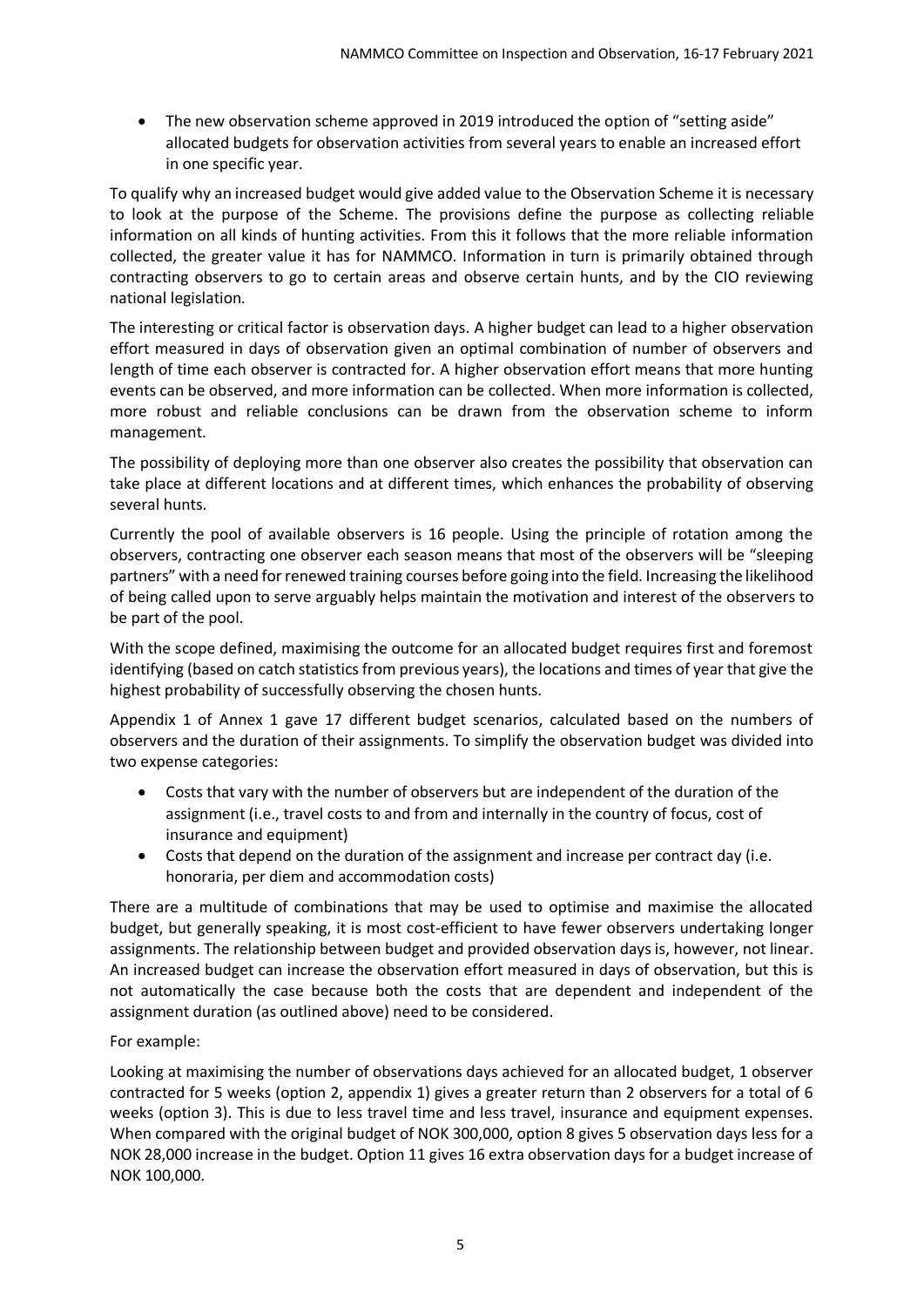The CIO acknowledged that 5 weeks may be stretching the limit of what most observers are able to commit to in terms of duration of assignment.

Another aspect to consider is the possibility of creating opportunities for observing several hunts in one location or one hunt in several locations, which can increase the probability of successful observations (successful in the sense that there is a hunt taking place that can be observed).

The overview of budget scenarios showed specifically the number of added days of observation that could be realised for different budgets and the corresponding costs per added day. By adding NOK 105,000 to the budget (total NOK 405,000) the gain in increased days of observation would be 19 at an added cost of NOK 6,605 per day. By adding NOK 131,416 (total NOK 431,000) the gain would be 23 days at a cost of NOK 5.714 per extra day.

The CIO discussed the different scenarios and agreed to forward document NAMMCO/CIO-2021-01/02 with Option 12 to Council (Annex 1). Option 12 represents an increase in the observation budget of NOK 131,416 making the total budget allocation for observation activities in 2022 NOK 431,000 (rounded). This budget would allow for 3 observers to be deployed and would give approximately 76 observation days.

The CIO noted that a significant amount of resources have been invested in defining the new Scheme. Making a major allocation and effort in the first year of resuming observations sends a strong signal to the international community that NAMMCO is committed to the Scheme and to ensuring that the hunts taking place within its area are sustainable and responsible and that observation activities have an important role in monitoring this.

#### <span id="page-5-0"></span>**3.2 PROPOSED INCREASES IN THE OBSERVERS REMUNERATION**

Document NAMMCO/CIO-2021-01/03 contained a draft proposal giving the rational and financial implications of the recommended increases in the remuneration of the observers.

The CIO had previously discussed remuneration of observers taking into consideration the assessment carried out in 2008 and the 2019 levels for national inspectors in member countries. Based on this the CIO recommended that remuneration be increased by adjusting the 2008 rates with the Norwegian inflation rates throughout the years since 2008 (the year when the rates were last adjusted). The new recommended rates were:

- NOK 3,000 per day at sea
- NOK 2,276 per day on land
- NOK 2,900 as a lumpsum for working cloths

The FAC in its meeting in October had asked the CIO for further clarification on the financial implications of the recommended increases in renumeration.

The CIO noted that any effort measured in days of a given assignment will be more costly corresponding to the increases pr day multiplied by the number of days. The increases per day are NOK 600 at sea and NOK 476 on land. Ultimately the extent of the financial implications of these increases will be dictated by the number of observers and duration of assignments at any given time.

As an example, only taking salary level into account for 1 observer contracted for 3 weeks:

Current level: 21 days times NOK 2,400 = NOK 50,400

New recommended level: 21 days times NOK 3,000 = NOK 63,000

The CIO agreed to forward document NAMMCO/CIO-2021-01/03 (appendix 2) to the FAC.

## <span id="page-5-1"></span>4. **SECTION A OF THE PROVISIONS OF THE NAMMCO INSPECTION AND OBSERVATION SCHEME**

Document NAMMCO/CIO-2021-01/04 contained draft Rules of Procedure for the CIO.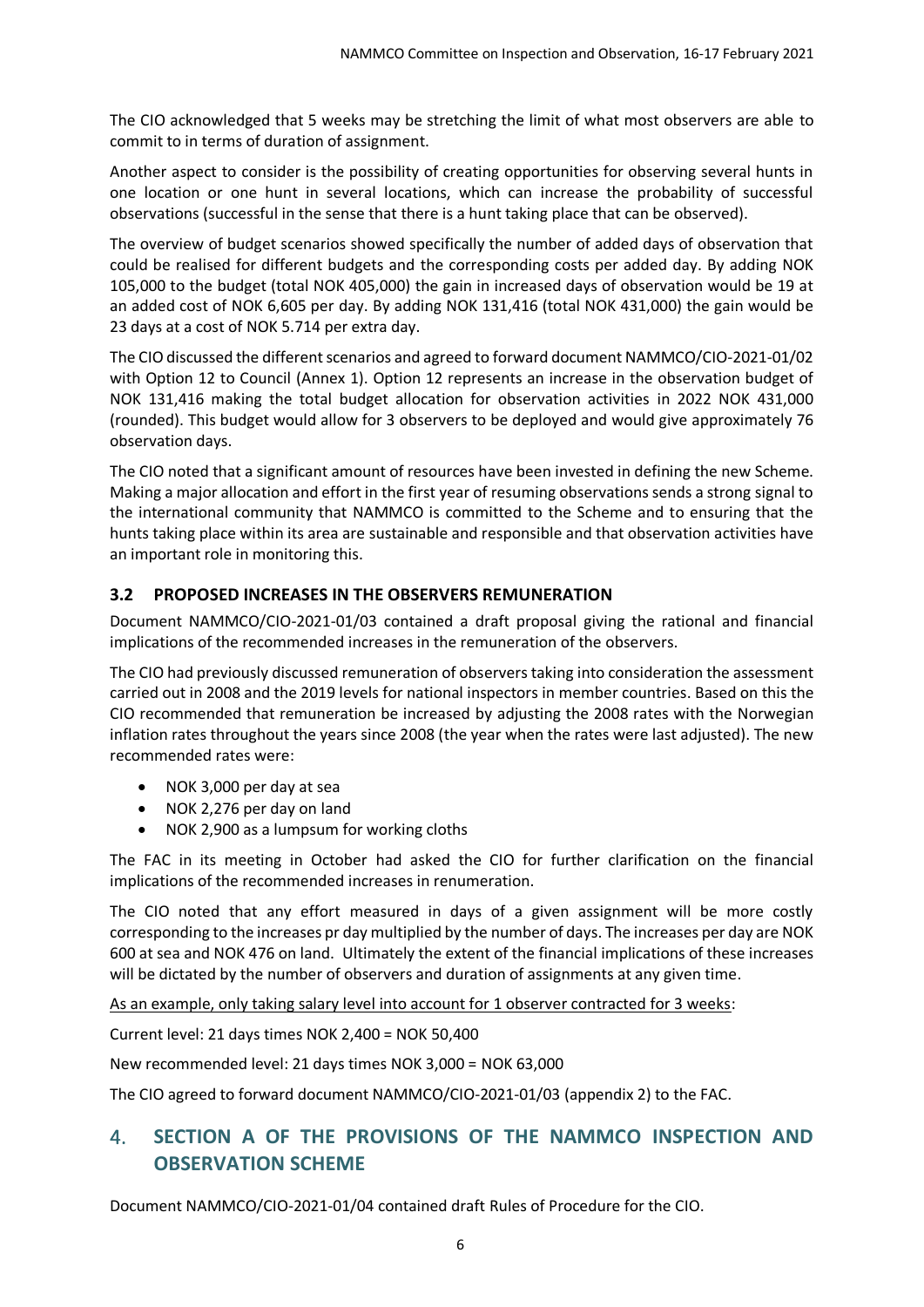The CIO at its meeting in October 2020 agreed to recommend to Council that Section A, common elements for national inspection schemes for whaling with harpoon guns, in the Joint NAMMCO Control Scheme, was redundant and thus should be removed.

Consequently, if endorsed by the Council, the "Provisions of the Joint NAMMCO Control Scheme", which consisted of Section A and Section B with appendices, will become a historic document. The new "NAMMCO Observation Scheme" endorsed in 2019 is independent and completely separated from the original Joint NAMMCO Control Scheme.

National inspection schemes are by default within NAMMCOs area of competence. Reviewing national inspection schemes are indirectly covered in the objectives of the Observation Scheme when it is stated that it shall "*provide a mechanism for NAMMCO to oversee whether recommendations made by NAMMCO are implemented and national regulations are adhered to".*

The CIO discussed the need to amend and revise the Terms of Reference for the Committee resulting from the introduction of the new Observation Scheme and the recommendation to make redundant Section A of the old Joint NAMMCO Control Scheme.

In the spirit of transparency and clarity it was seen as expedient to include a reference to national inspection schemes and the CIOs mandate to give advice on these should Council require so. Appendix 3 gives the recommended new text of the Terms of Reference in the Rules of Procedure.

## <span id="page-6-0"></span>5. **EVALUATION OF THE OBSERVATION SCHEME**

#### <span id="page-6-1"></span>**5.1 MEMBERS COMPLIANCE TO RECOMMENDATIONS**

The CIO has agreed to make compliance to recommendations a standard agenda item when evaluating the Scheme.

Document NAMMCO/CHM-recommendations contained the overview of all hunting related recommendations arising from Workshops and Expert Group meetings organised by the CHM. The overview has been under consideration by members of the CHM, and also by the CIO since February 2020. Considerable work had been put into reviewing all recommendations and responses with the aim of identifying which were completed and which were still active. A recommendation defined as active is understood to be under execution / ongoing in the member country in question. Prior to the current meeting all members had submitted their input and completed the task of reviewing and categorising recommendations pertaining to them.

The CIO discussed the way forward and agreed that with the submission from all member countries on responses on recommendations the task of looking at compliance to recommendations had been accomplished. It was noted that the compiled overview may represent a tool to obtain quantitative information about member countries responsesto recommendations. As a starting point it was agreed that the Chair and the Secretary would investigate this an see how and if statistical information could be extracted in a useful / fruitful manner.

The CIO also noted that with the new observation scheme it would be important to see how an evaluation process could incorporate observers reports.

## <span id="page-6-2"></span>6. **NEXT MEETING**

The next meeting was scheduled for the beginning of next year unless a situation arises that requires the attention of the CIO before.

## <span id="page-6-3"></span>7. **ADOPTION OF REPORT**

The report was adopted at the end of the meeting on 17 February 2021.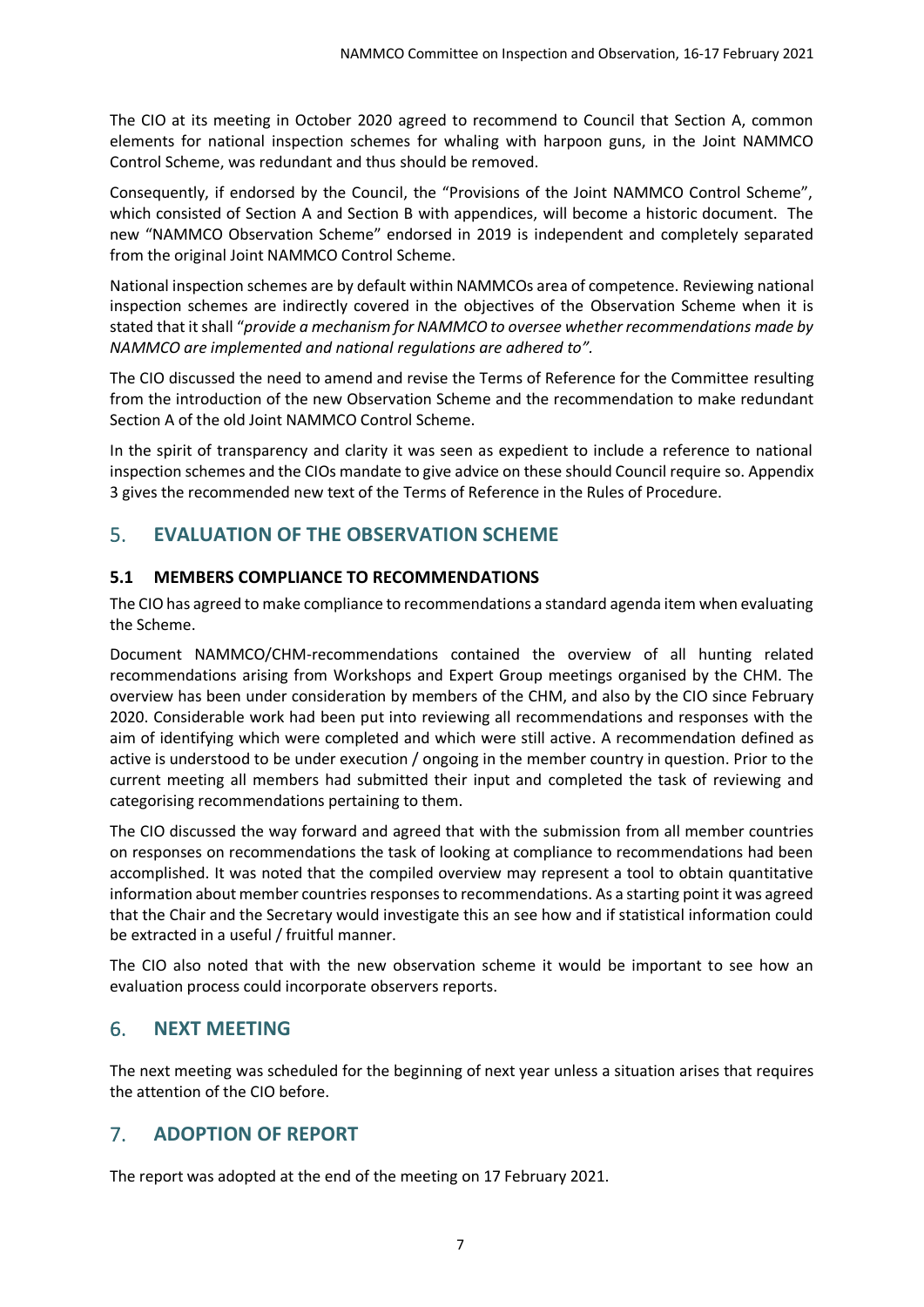## <span id="page-7-0"></span>**APPENDIX 1: AGENDA AND LIST OF DOCUMENTS**

#### **AGENDA**

- 1. Adoption of agenda and review of documents
- 2. Annual reporting from members 2021
- 3. Observation activity
- 4. Scope and range of observations 2022
- 5. Proposed increases in the observers Remuneration
- 6. Section a of the provisions of the NAMMCO Inspection and Observation Scheme
- 7. Evaluation of the Observation Scheme
- 8. Next Meeting
- 9. AOB

## **LIST OF DOCUMENTS**

| NAMMCO/CIO-2021-01/01      | Draft annotated agenda and list of documents   |
|----------------------------|------------------------------------------------|
| NAMMCO/Database-2020       | NAMMCO database                                |
| NAMMCO/CIO-2021-01/02      | Draft proposal for observation activities 2022 |
| NAMMCO/CIO-2021-01/03      | Proposal for increased numeration              |
| NAMMCO/CIO-2021-01/04      | Draft Rules of Procedure                       |
| NAMMCO/CHM-recommendations | Overview of recommendations                    |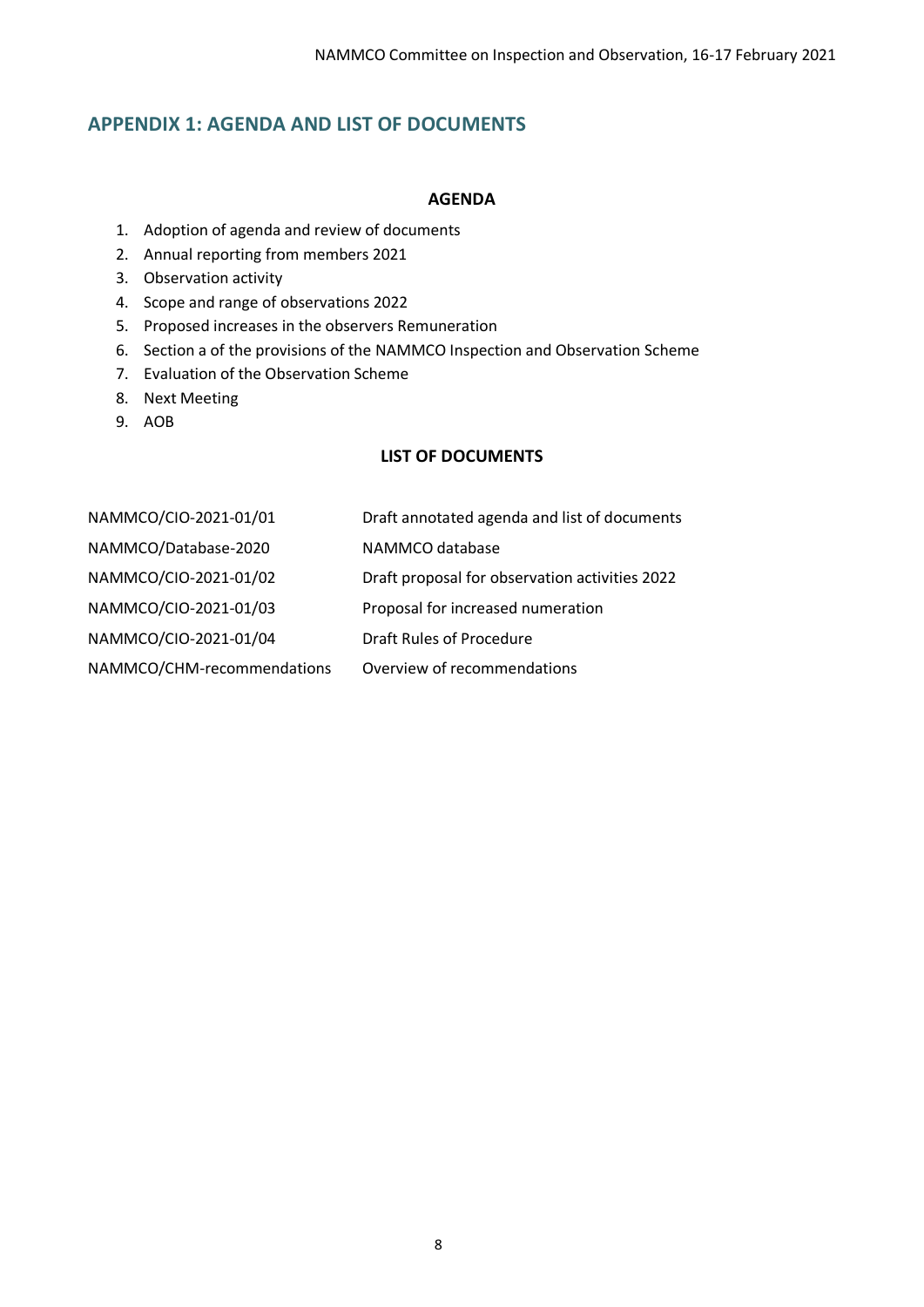## <span id="page-8-0"></span>**APPENDIX 2: PROPOSAL FOR INCREASED REMUNERATION OF OBSERVERS**

## **BACKGROUND**

When the scheme was established in 1998 the observers were paid a daily honorarium of NOK 1,200 regardless of being on a vessel or on land. In addition, meals, accommodation, travel and agreed incurred expenses were covered by NAMMCO. The honorarium was flat regardless of where the observation took place and more importantly, the nationality of the observer.

When planning the 2008 season, it became apparent that the remuneration was not sufficient to attract observers from all member countries. For some candidates, the honorarium was less than their wages so unless they worked for NAMMCO during holidays, they would lose money.

The FAC consequently reviewed the economic aspects of the Scheme. It was agreed to distinguish between land-based and at sea observations setting the latter honorarium at a higher level to reflect the different working conditions.

The final decision on remuneration was based on a comparison of salary levels for field workers and national fisheries inspectors in NAMMCO member countries. The comparison showed a significant variation from approx. NOK 2,400 to NOK 1,200 when at sea. The Council endorsed the FAC recommendations that:

- As a general principle NAMMCO, being an international organisation, should remunerate observers at least at the same level as the maximum level in member countries.
- The rates would be NOK 2,400 when at sea for longer periods and NOK 1,800 when land based. The salary levels were flat rates and reflected that the observer is expected to work long and odd hours daily without any overtime payment.
- A continuation of existing rules for per diem and expenses.
- Up to NOK 2,300 as reimbursement to cover necessary work clothing.

## **RECOMMENDATION TO COUNCIL**

In connection with the training course for observer candidates held in 2020 it became apparent that NAMMCO again was in a situation that the remuneration, having been unaltered since 2008, needed revisiting to ensure the availability of observer candidates from all member countries.

The CIO considered the situation taking into consideration the assessment carried out in 2008 and the 2019 levels for national inspectors in member countries. The CIOs recommendation is that the rates be adjusted for the Norwegian inflation rate going back to 2008 (the year when the rates were last adjusted). The new recommended rates are:

- NOK 3,000 per day at sea
- NOK 2,276 per day on land
- NOK 2,900 as a lumpsum for working cloths

## **FINANCIAL IMPLICATIONS**

The CIO was asked to clarify the financial implications of the recommended increases. The answer to this question is simply that any effort measured in days of a given assignment will be more costly corresponding to the increased salary rate per day multiplied by number of days. The increases per day are NOK 600 at sea and NOK 476 on land. The extent of the increased cost will depend on number of observers and contracttime.

As an example, only taking salary level into account for 1 observer contracted for 3 weeks.:

Current level: 21 days times NOK 2,400 = NOK 50,400

New recommended level: 21 days times NOK 3,000 = NOK 63,000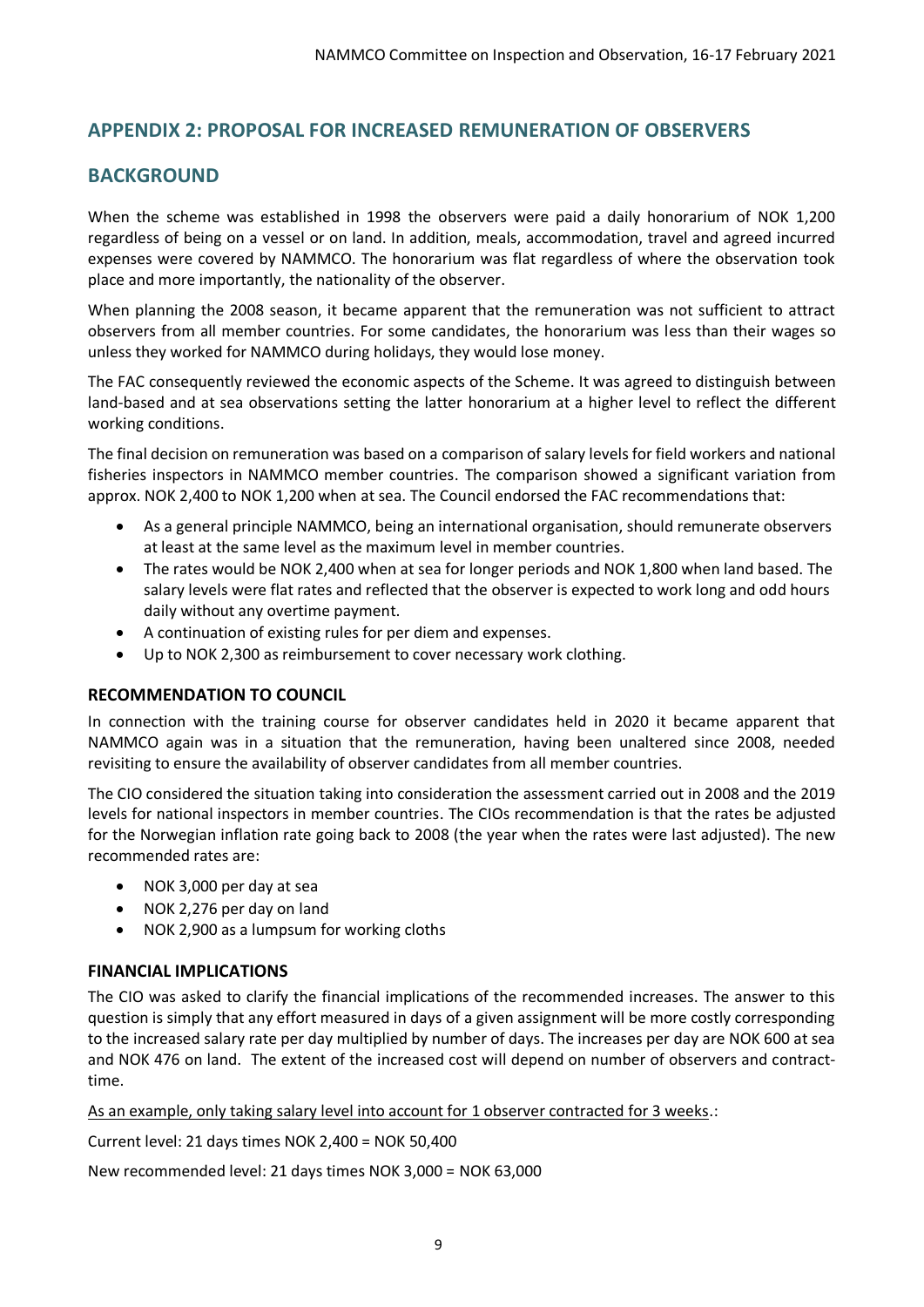## <span id="page-9-0"></span>**APPENDIX 2: PROPOSAL FOR NEW TERMS OF REFERENCE**

#### **Terms of Reference**

#### New text in red.

1. The Committee shall, upon request from the Council, individual member countries or the Secretariat provide advice on the Joint NAMMCO Control Scheme NAMMCO Observation Scheme for the hunting of marine mammals.

The Committee shall provide advice on national inspection schemes upon request from the Council or from member countries pertaining to their own inspection schemes.

2. The Committee shall function as a standing review body to monitor the implementation of the NAMMCO Observation Scheme under the Joint NAMMCO Control Scheme for the hunting of marine mammals and provide recommendations for improvements.

3. Members of the Committee may raise specific questions for discussion during meetings of the Committee. The Committee may make proposals to the Council for specific tasks to undertake within its terms of reference.

4. Non-member governments with observer status in NAMMCO may request advice from the Committee through the Council.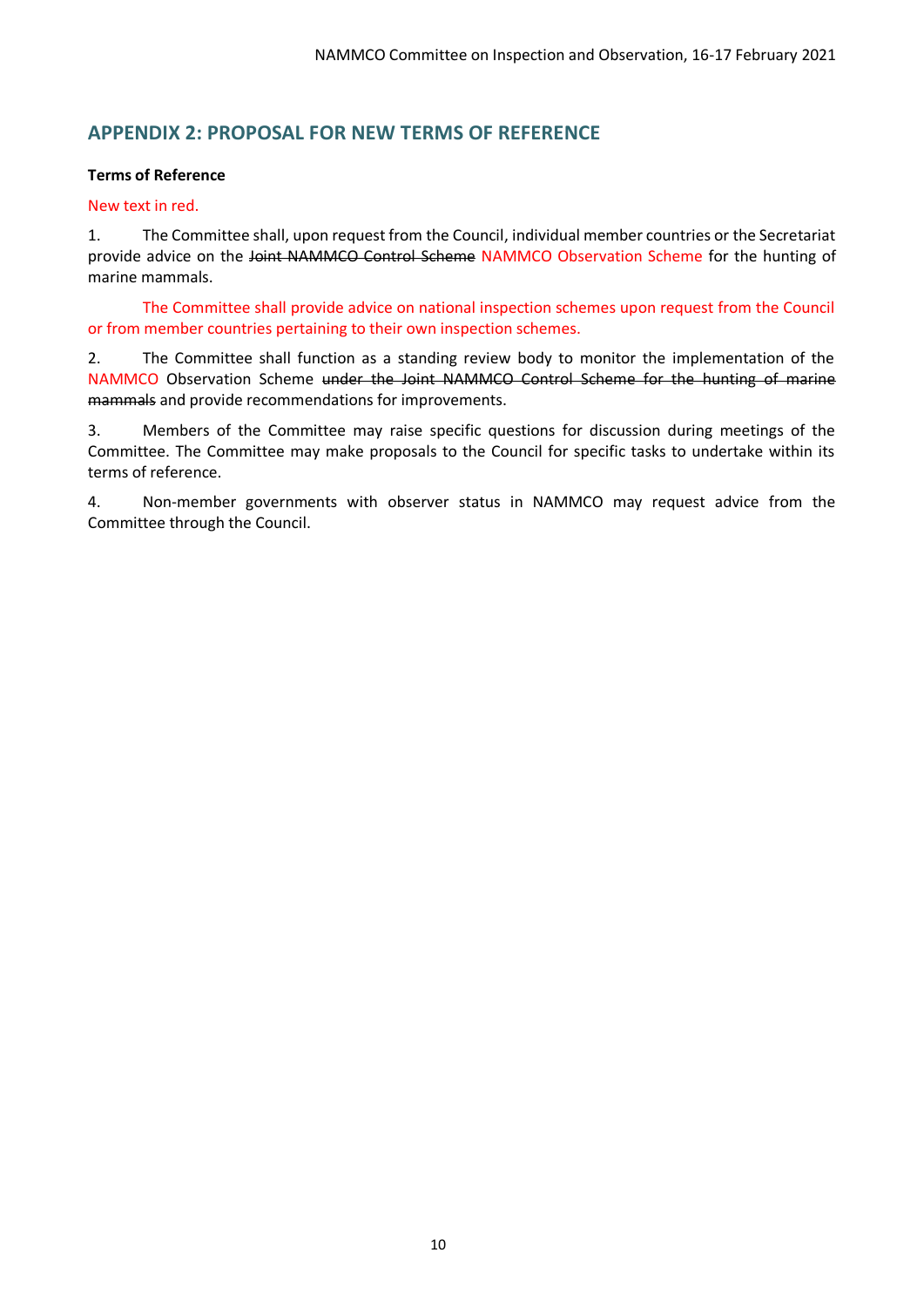## <span id="page-10-0"></span>**ANNEX 1: PROPOSAL FOR INCREASED OBSERVATION EFFORT IN 2022**

## 1. **PROPOSAL FOR INCREASED OBSERVATION EFFORT IN 2022**

## **1.1 BACKGROUND**

The Council (Council-HoD meeting March 2020) allocated NOK 300,000 for observation activities in 2021 "with the view to strengthening the implementation of the Observation Scheme. The allocation is pending the submission by CIO of a detailed plan for scope of activities and its subsequent approval of Council".

The following proposal was submitted by the CIO to the FAC meeting in October 2020:

- To cancel the observation activities in 2021 due to the COVID-19 situation and transfer the allocated budget of NOK 300,000 for observation activities in 2021 to2022.
- To allocate a further NOK 200,000 for observation activities in 2022, which combined with the carryover from 2021, brought the total budget available to NOK 500,000. It was argued that no observers had been active since the 2017 season, and NOK 500,000 would approximately represent the combined cost had the observation scheme been active in the 5 years 2018– 022. For information, the average annual expenditure from all active years is NOK 129,308 (1998–2007) and NOK 109,363 for the last 10 active observation seasons (2008–2017).
- The new observation scheme approved in 2019 introduced the option of "setting aside" allocated budgets for observation activities from several years to enable an increased effort in one specific year.

The presented proposal for the scope of observation activities in 2022 is reiterated below, under item 2.

The FAC meeting in October 2020 agreed to cancel the 2021 activities due to the pandemic and discussed the proposal for increasing the 2022 budget. FAC asked the CIO to come back with more information on the added value that the increase of NOK 200,000 would have on the observation activities proposed for 2022.

## **1.2 HOW TO MEASURE THE VALUE OF AN OBSERVATION SCHEME**

The provisions of the Observation Scheme define the purpose as collecting reliable information on all kinds of hunting activities. From this it follows that the more reliable information collected, the greater value it has for NAMMCO. Information is primarily obtained through contracting observers to go to certain areas and observe certain hunts, and by the CIO reviewing national legislation.

In previous years, the scope of observations was mostly chosen based on a principle of rotation between member countries and hunts. Within the new Observation Scheme, the CIO has identified the following additional criteria for deciding the observation focus in a year:

- Hunting level
- Hunts not covered by national inspectors monitored by humans
- Hunts for which the SC or CHM request data (e.g., on struck and lost)
- Maximising the effort to reach the objectives of the Scheme by allocating money from several years into one year.

Hunts that are not a priority:

- Small scale hunts happening infrequently and in remote areas
- Hunts not practically feasible for observation because of specific hunting methods or other aspects

With the scope defined, maximising the outcome for the allocated budget requires first and foremost identifying (based on catch statistics from previous years), the locations and times of year that give the highest probability of successfully observing the chosen hunts.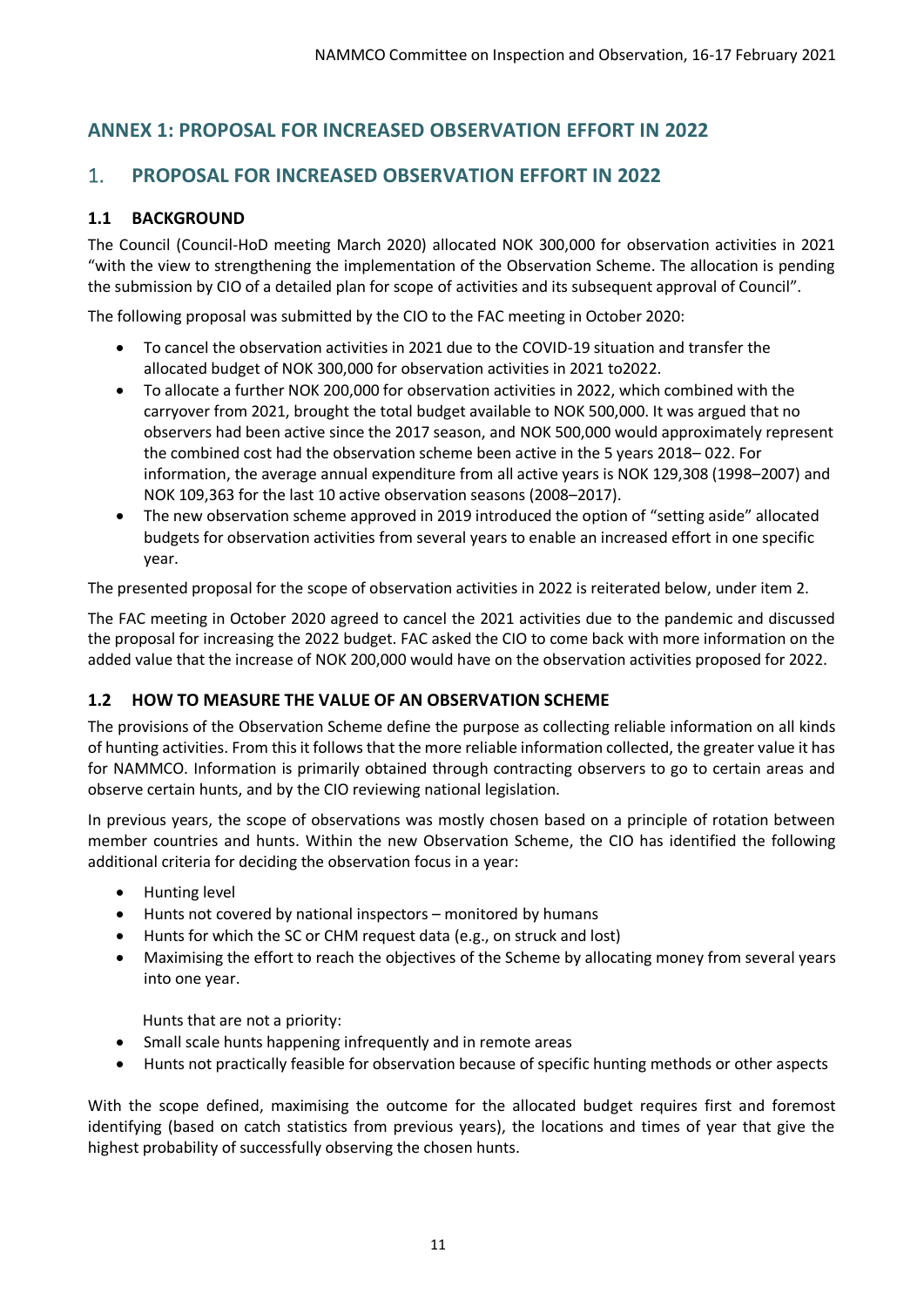## **1.2.1 Financial aspects**

The cost of the Observation Scheme has two main drivers: the number of observers and the duration of their assignments.

For the sake of simplicity, one may divide the observation budget into the following expense categories:

- Costs that vary with the number of observers but are independent of the duration of the assignment (i.e. travel costs to and from and internally in the country of focus, cost of insurance and equipment)
- Costs that depend on the duration of the assignment and increase per contract day (i.e. honoraria, per diem and accommodation costs)

There are a multitude of combinations that may be used to optimise and maximise the allocated budget for observation activities (see appendix 1). Generally speaking, it is most cost-efficient to have fewer observers undertaking longer assignments. The relationship between budget and provided observation days is, however, not linear. An increased budget can increase the observation effort measured in days of observation, but this is not automatically the case because both the costs that are dependent and independent of the assignment duration (as outlined above) need to be taken into account. For example:

Looking at maximising the number of observations days achieved for an allocated budget, 1 observer contracted for 5 weeks (option 2, appendix 1) gives a greater return than 2 observers for a total of 6 weeks (option 3). This is due to less travel time and less travel, insurance and equipment expenses. When compared with the original budget of NOK 300,000, option 8 gives 5 observation days less for a NOK 28,000 increase in the budget. Option 11 gives 16 extra observation days for a budget increase of NOK 100,000.

When considering the combinations, it is important to note that experience has shown that contracting observers to work for more than 4-5 weeks can be difficult.

Another aspect to consider is the possibility of creating opportunities for observing several hunts in one location or one hunt in several locations, which can increase the probability of successful observations (successful in the sense that there is a hunt taking place that can be observed).

## **1.2.2 Added value for the Observation Scheme of a higher budget**

As shown in appendix 1, a higher budget can lead to a higher observation effort measured in days of observation given an optimal combination of number of observers and length of time each observer is contracted for. A higher observation effort means that more hunting events can be observed, and more information can be collected. When more information is collected, more robust and reliable conclusions can be drawn from the observation scheme to inform management.

The possibility of deploying more than one observer also creates the possibility that observation can take place at different locations and at different times, which enhances the probability of observing several hunts.

Currently the pool of available observers is 16 people. Using the principle of rotation among the observers, contracting one observer each season means that most of the observers will be "sleeping partners" with a need for renewed training courses before going into the field. Also not being called to serve may be counterproductive to maintaining their interest in NAMMCO and their willingness to offer their services. Increasing the likelihood of being called upon to serve arguably helps maintain the motivation and interest of the observers to be part of the pool.

## **1.2.3 Added value for NAMMCO of a higher observation effort**

NAMMCO has always taken a certain pride in the fact that the organisation is the only one with a functioning international observation scheme for marine mammal hunts with observers active every season.

In 2022, 4 years will have passed without active observers, and a new observation scheme has been in place since 2019. Allocating a substantial amount of money for the 2022 season will show that NAMMCO continues to take the scheme seriously, and that it is of high importance to its members. It also indicates that NAMMCO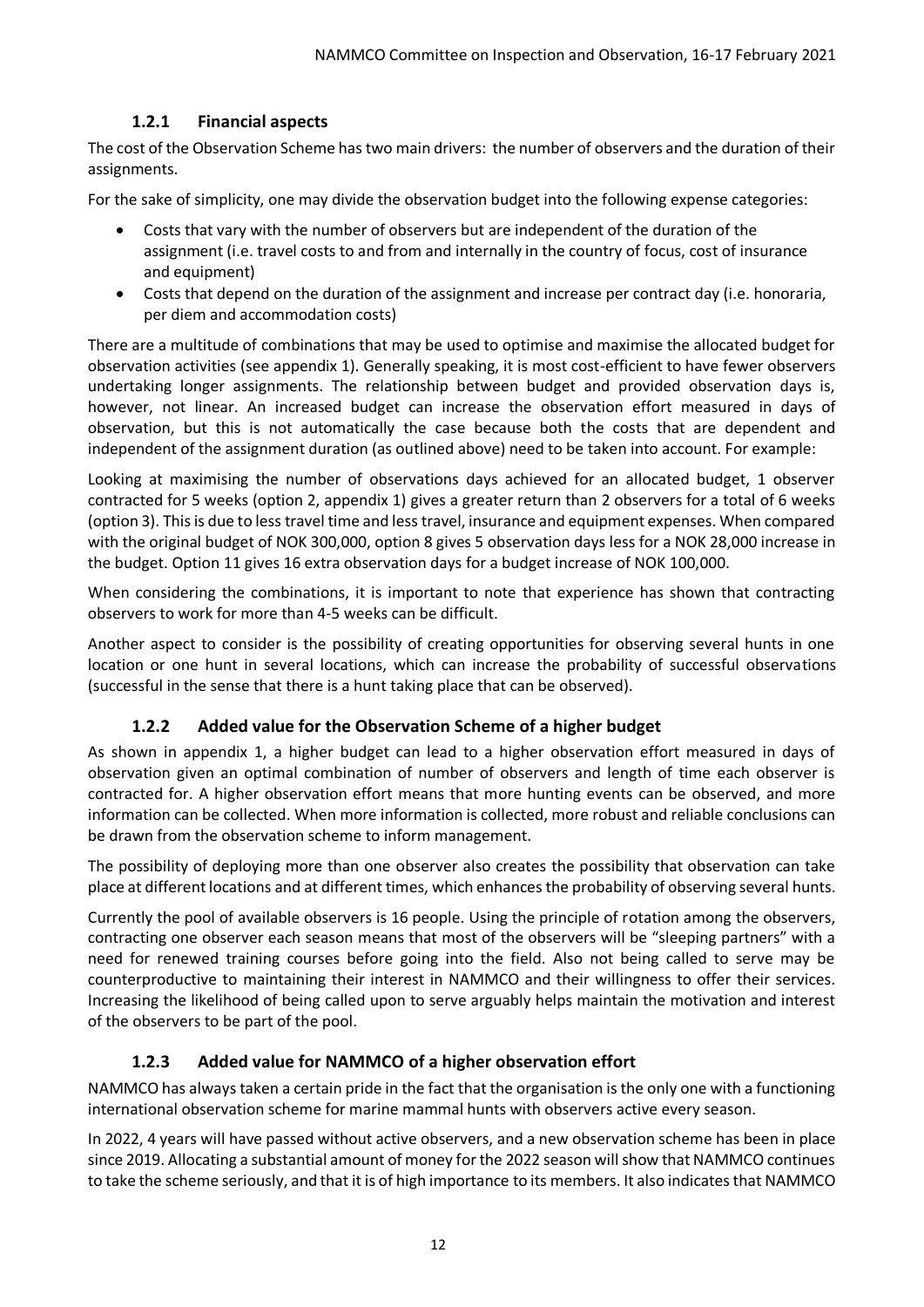although no observation was carried out in the period 2018-2021 because of the revision of the Scheme and the COVID-19 situation, the organisation continues to invest in the scheme at the same level and without reduction.

A significant amount of resources have been invested in defining the new Scheme. Making a major allocation and effort in the first year of resuming observations sends a strong signal to the international community that NAMMCO is committed to ensuring that the hunts taking place within its area are sustainable and responsible and that observation activities have an important role in monitoring this.

## 2. **PROPOSAL FOR 2022 SCOPE AS PRESENTED TO FAC**

## **2.1 BACKGROUND**

The purpose of the Observation Scheme is to collect reliable information on all kinds of hunting activities in the NAMMCO Member Countries, with the objectives to

- a) provide a mechanism for NAMMCO to oversee whether recommendations made by NAMMCO are implemented and national regulations are adhered to
- b) provide a foundation for the member states to evaluate whether a recommendation is serving its purpose or not
- c) contribute to the improvement of the national regulation of hunting activities in the Member Countries

One of the tools available for meeting the objectives is the appointment of observers to observe hunting and inspection activities in member countries.

For 2021 Greenland is the focus of the observation activities. The selected species and hunts are quota restricted and governed by national regulations arising from recommendations arriving from NAMMCO<sup>1</sup>. The species have not previously been the focus of observation activities. The specific hunts are carried out by a method identified as of concern by NAMMCO due to relative long times to death. They also represent hunts where the Scientific Committee has expressed a desire to get more information on the phenomenon of struck and lost, especially on how to obtain good reliable information. Currently the estimated struck and lost numbers used in NAMMCO advice range from 10% to 30% depending on hunt and time of year.

Once the scope has been approved by Council, the Secretariat (in co-operation with the authorities in Greenland) will develop a specific plan for the observation activities. In line with the proposed guidelines, the detailed plan of observation activities will only be known to the authorities in the relevant member countries and the Secretariat.

## **2.2 PROPOSED SCOPE**

Walrus, narwhal and beluga hunts in West Greenland carried out with rifle and handheld harpoon from dingy/small boats.

1

Executive Order:

- No 3 of 27 January 2017 on protection and hunting of beluga and narwhal
- No 20 of 27 October 2006 on protection and hunting of walrus

Parliamentary Act No 12 of 29 October 1999 on hunting amended in No 1 of 16 May 2008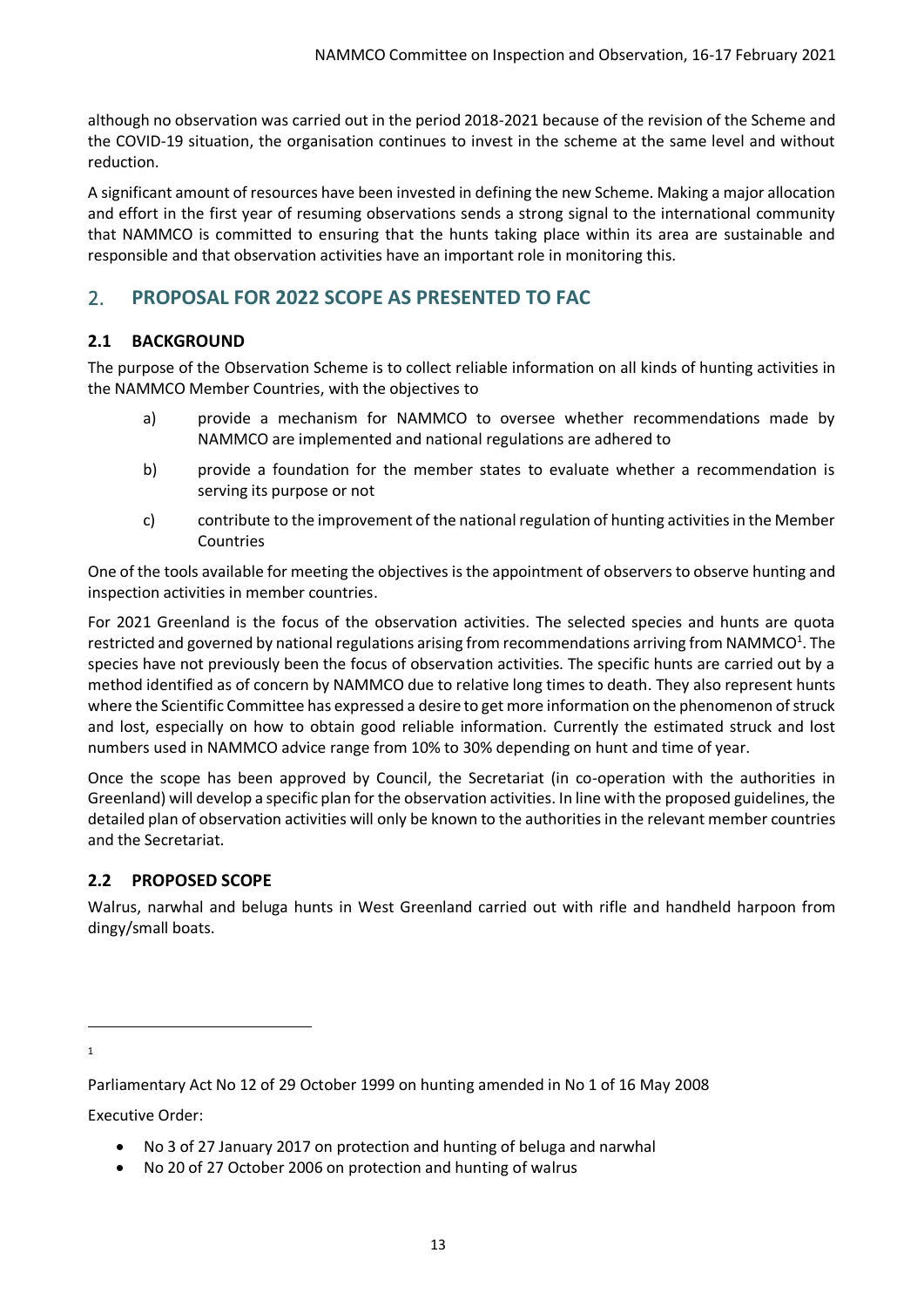## **2.2.1 Species and hunting methods**

All three species are hunted in West Greenland whereas only walrus and narwhal are hunted in East Greenland.

The East Greenland catches are few compared to West Greenland. For walrus the average catches the last 6 reported years (2015-2020) have been 5% of a total of 693 animals and for narwhal 17 % of a total of 2,463 animals. Also, the narwhal quotas for 2021 has been reduced significantly with a total of 15 animals. The proposal is therefore to focus on West Greenland to utilise the observer resources most efficiently.

The hunting method chosen, rifle with handheld harpoon, has been identified by NAMMCO as a method of concern given the reported relatively longer times to death and also the lack of reliable struck and lost information.

Belugas and narwhales in West Greenland are also hunted by netting or from kayaks with handheld harpoons (no rifles allowed). However, these hunts are considered less optimal to observe because:

- Netting is only allowed in Qaanaaq in North Greenland during the dark winter months. Struck and lost is not considered an issue as it is anticipated that all animals are retrieved dead or alive. Should an animal escape the nett it is supposed to be unharmed and alive.
- Hunting from kayaks takes place in Qaanaaq, Upernavik and Uummannaq (all north of Disco bay). Compared to the rifle hunt there is no noise from a motor and the hunters get closer to the animals and due to the method (harpooned first) there is little struck and lost incidents. The hunt is not recommended for observation from a safety perspective as it would require observation from a kayak. Also, few animals are taken per hunting trip.

## **2.2.2 Areas and time periods**

It is nearly impossible to find one location and period that coincides for all three hunts. The proposal for locations and timing are informed by reported catch statistics from previous years (2015-2020).

The following locations, time of year and hunts have been identified as priorities:

- Sisimiut in March April: beluga
- Sisimiut in March April: walrus
- Upernavik in April May: narwhal
- Uummannaq in October November: narwhal
- Upernavik in in October November: beluga

## 2.2.2.1 Walrus:

Current West Greenland management areas/populations and permitted hunting periods:

West Greenland winter population, from 66 $^{\circ}$  N (south edge of the mouth of Søndre Strømfjord) and 70 $^{\circ}$  30 'N (northwest tip of Hare Island), hunting allowed March 1 to April 30, both days inclusive.

Northwest Greenland stock, areas north of 70°30'N (northwest tip of Hare Island), hunting allowed October 1 to June 30, both days inclusive.

Chosen management area and time:

• West Greenland stock: Sisimiut in March and April.

The last 3 years Sisimiut has recorded a growing number of catches. In the 3-year period 2015-2017, a total of 60 walruses was caught in Sisimiut. 24 walruses in 2015, 20 walruses in 2016 and 16 in 2017. For this period, the average number of annual catches is 20. During the following 3-year period 2018-2020, a total of 80 walruses was caught in Sismiut, 28 walruses in 2018 and 26 walruses in both 2019 and 2020. For this period, the average number of annual catches is 26.7. This is a growth of 34 %.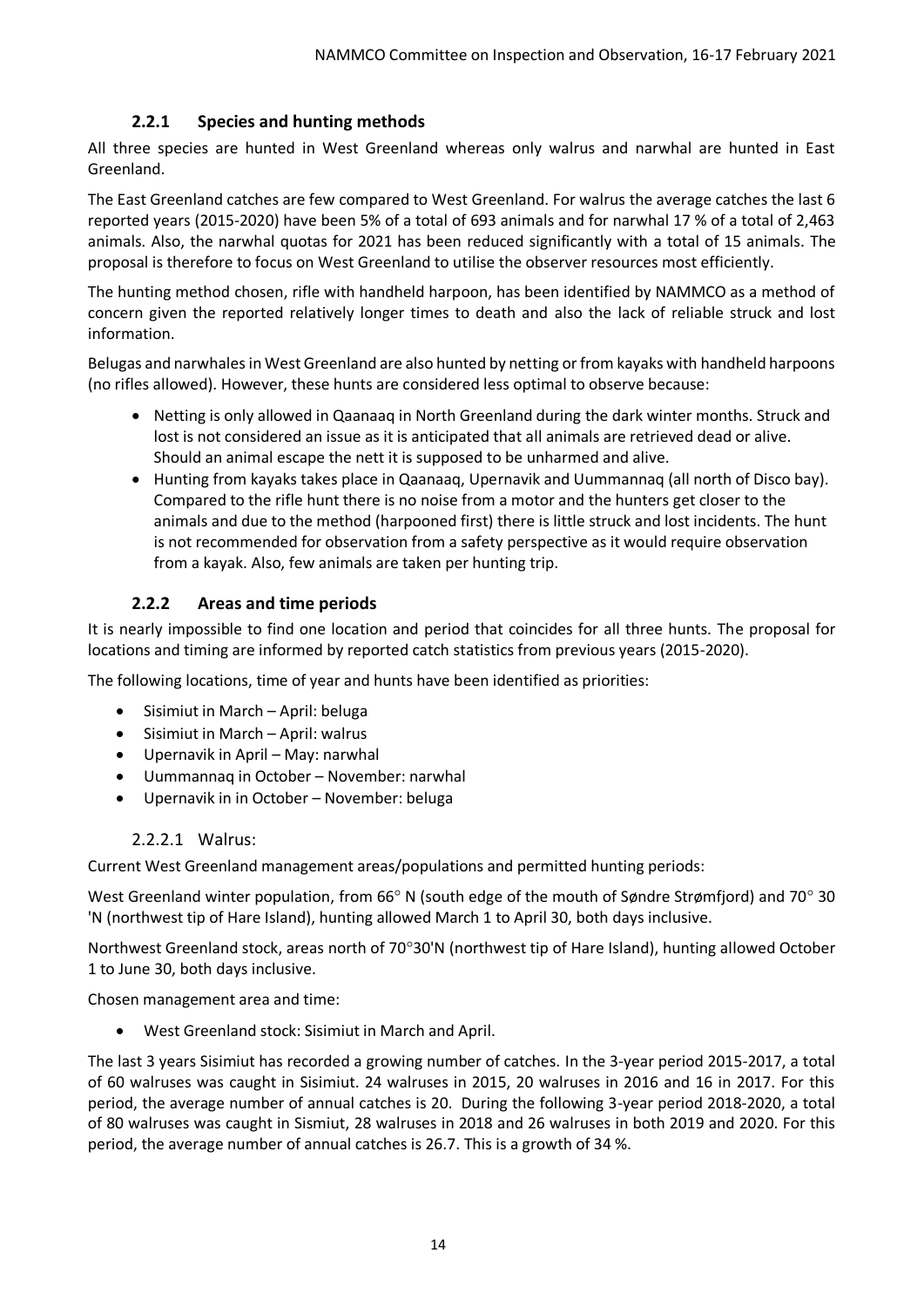## 2.2.2.2 Narwhal:

Hunting permitted: 1 January to 31 December

Current West Greenland and Disko Bay management areas:

• 1) Etah 2) Inglefield Breeding (Qaanaaq), 3) Melville Bay 4) Uummannaq and 5) Inglefield Bredning (Disko Bay – West Greenland)

Chosen management areas and time: Upernavik during April - May and Uummannaq during October - November

Average number of annual catches for Upernavik 61 animals rounded up (2015-2020)

Uummannaq 96 animals (2015-2020)

2.2.2.3 Beluga:

Hunting permitted: 1 January to 31 December

Current management areas: Qaanaaq and West Greenland.

Chosen management areas and time: Upernavik during October and Sisimiut during March-April

Average number of annual catches (2015 – 2020): 51 Upernavik and 11 Sisimiut.

## 3. **BUDGET**

With reference to appendix 1 option 12 is recommended.